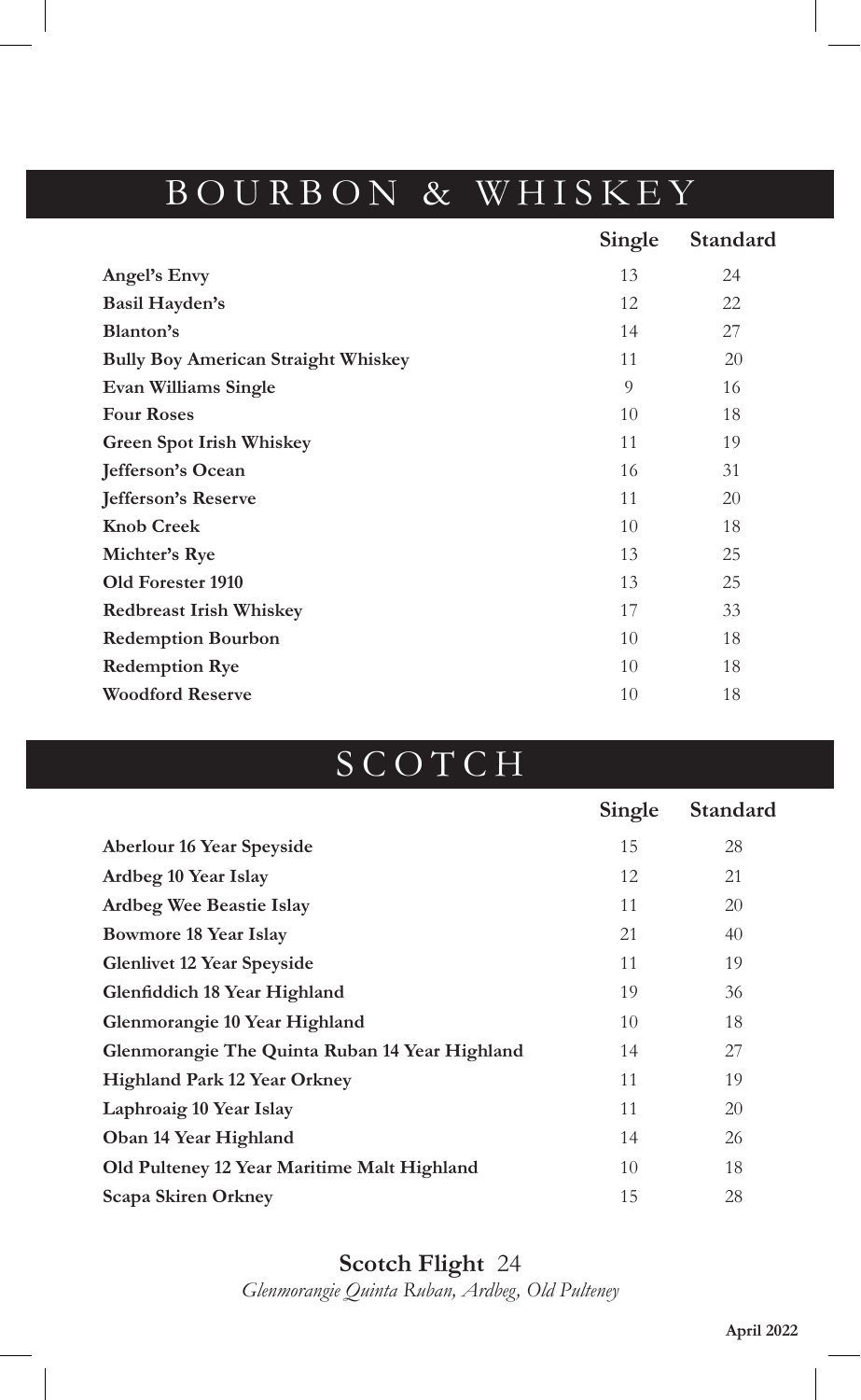#### PREMIUM MARTINIS

| <b>HOT &amp; DIRTY</b><br>Tito's Vodka shaken with olive & pepperoncini juice                                                                                            | 14 |
|--------------------------------------------------------------------------------------------------------------------------------------------------------------------------|----|
| <b>PRICKLY PEAR</b><br>Western Son's Pear Vodka with muddled lemon, ginger liqueur<br>$\dot{\mathcal{C}}^{\infty}$ a splash of elderflower liqueur topped with champagne | 13 |
| <b>CUCUMBER MARTINI</b><br>Hendricks gin, mint, cucumber, lemon juice                                                                                                    | 16 |
| <b>ARBIKIE</b><br>gluten free organic vodka, blue cheese stuffed olives                                                                                                  | 17 |

### TAPPED COCKTAILS

| <b>SEASONAL SANGRIA</b>                          | 10/38 |
|--------------------------------------------------|-------|
| PEARFLOWER LEMONADE                              | 13    |
| pear vodka, elderflower, Fishers Island Lemonade |       |

## SIGNATURE COCKTAILS

| <b>EMPRESS LEMONADE</b><br>empress gin, lemon juice, simple syrup                                                   | 12 |
|---------------------------------------------------------------------------------------------------------------------|----|
| <b>STRAWBERRY RHUBARB</b><br>Patron Silver, strawberry & rhubarb puree, sugar rim                                   | 13 |
| <b>BASCULE BRIDGE CENTENNIAL COCKTAIL</b><br>Bully Boy whiskey, clementine $\mathcal{Q}^*$ peach puree, ginger beer | 13 |
| PORT & STARBOARD MANHATTAN<br>small batch bourbon with 20 year tawny port (barrel aged in house)                    | 16 |

### BLOODY MARY

*Chili Vodka, Crop Cucumber Vodka or Major Bacon Bourbon*

#### **S&P SIGNATURE BLOODY MARY** 14

**ADDITIONS**

*Colossal Shrimp \$4 | Mystic Oyster \$3 | Bacon or Celery \$1*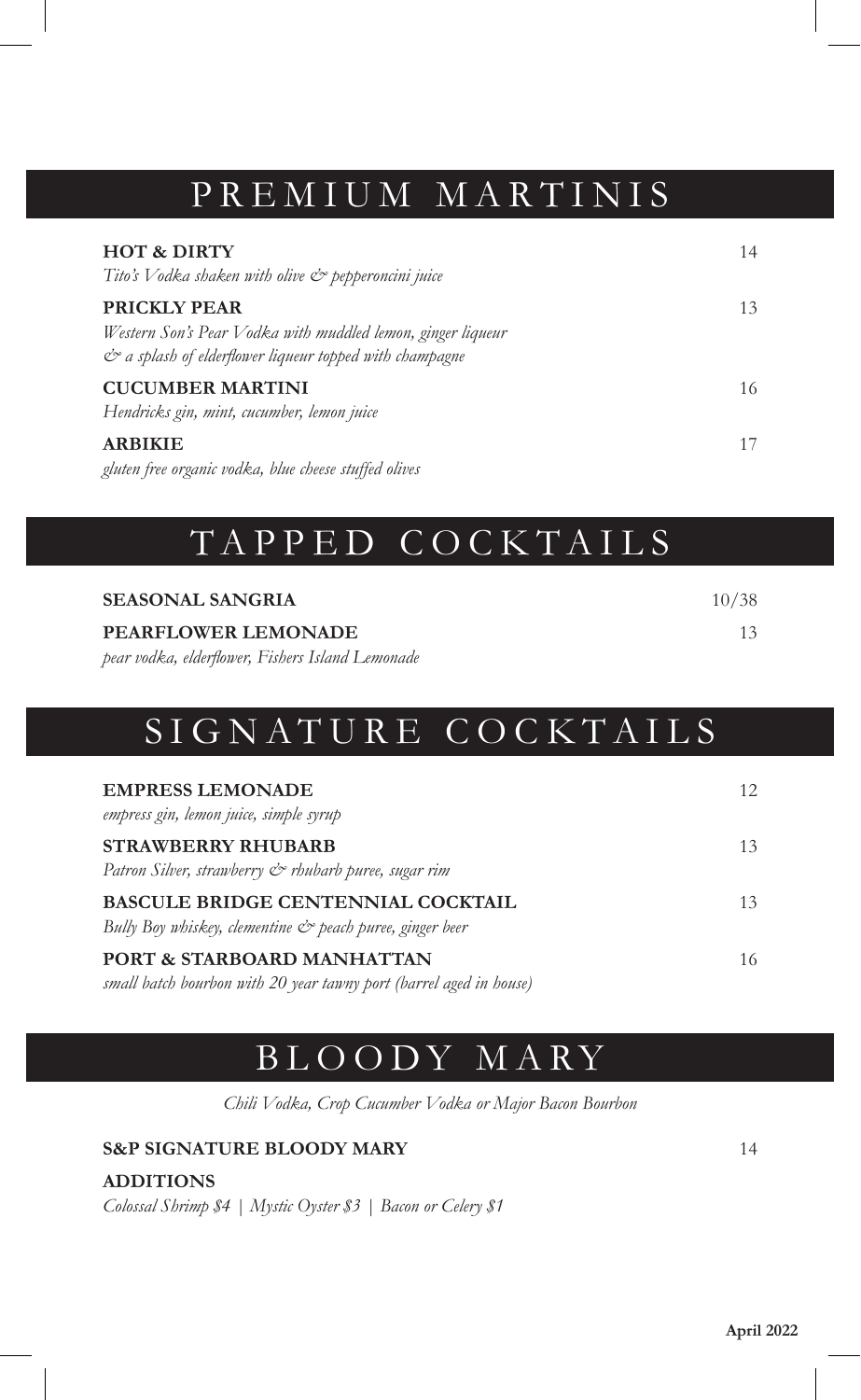# WHITES

|                                                             |    |                 | 6oz. 9oz. BTL |
|-------------------------------------------------------------|----|-----------------|---------------|
| Rosé, Villa des Anges, Provence, France                     | 10 | 15              | 39            |
| Rosé, Domaine de Paris, Provence, France                    |    |                 | 47            |
| Riesling, Clean Slate, Mosel, Germany                       | 10 | 15              | 39            |
| Vouvray, Les Lys, Loire Valley, France                      |    |                 | 40            |
| Pinot Grigio, Torre De Luna, Trentino-Alto Adige, Italy     | 10 | 15              | 39            |
| Pinot Grigio, San Michele, Trentino, Italy                  |    |                 | 51            |
| <b>Sauvignon Blanc</b> , Les Roches, Loire Valley, France   | 12 | 18              | 46            |
| Sauvignon Blanc, Trotamundos, Casablanca Valley, Chile      | 13 | 19 <sup>5</sup> | 49            |
| Sauvignon Blanc, Kim Crawford, Marlborough, New Zealand     | 12 | 18              | 46            |
| Sancerre, Grandes Perriéres, Loire Valley, France           |    |                 | 65            |
| Moscato, Castello Del Poggio, Pidemont, Italy               |    |                 | 39            |
| Muscadet, Domaine de l'Auriere, Loire Valley, France        |    |                 | 35            |
| White Bordeaux, Louis de Tourney, France                    | 11 | $16^{5}$        | 43            |
| <b>Chardonnay</b> , Rodney Strong, Sonoma, California       | 11 | $16^{5}$        | 43            |
| Chardonnay, Jonathan Edwards, Estate, Connecticut           |    |                 | 47            |
| Chardonnay, Clay Shannon, Red Hills Lake County, California | 12 | 18              | 47            |
| <b>Chardonnay</b> , Groth, Napa Valley, California          |    |                 | 74            |
| Pouilly-Fuissé, Louis Jadot, Burgundy, France               |    |                 | 65            |
| Petit Chablis, Lavantureux, Burgundy, France                |    |                 | 79            |
| Puligny Montrachet, Albert Bichot, Burgundy, France         |    |                 | 140           |

# SPARKLING & CHAMPAGNE

| Brut, Charles de Fère Cuvée, Jean-Louis, 187    | 12 |
|-------------------------------------------------|----|
| <b>Brut, Piper-Heidsieck</b>                    | 95 |
| <b>Brut Rosé, Albert Bichot</b>                 | 68 |
| <b>Brut,</b> Gerard Bertrand, Cremant de Limoux | 49 |
| <b>Grand Brut, Perrier-Jouët</b>                | 85 |
| <b>Prosecco, Villa Sandi Il Fresco, 375</b>     | 25 |
| Sparkling Rosé, Zonin, 187                      | 12 |
|                                                 |    |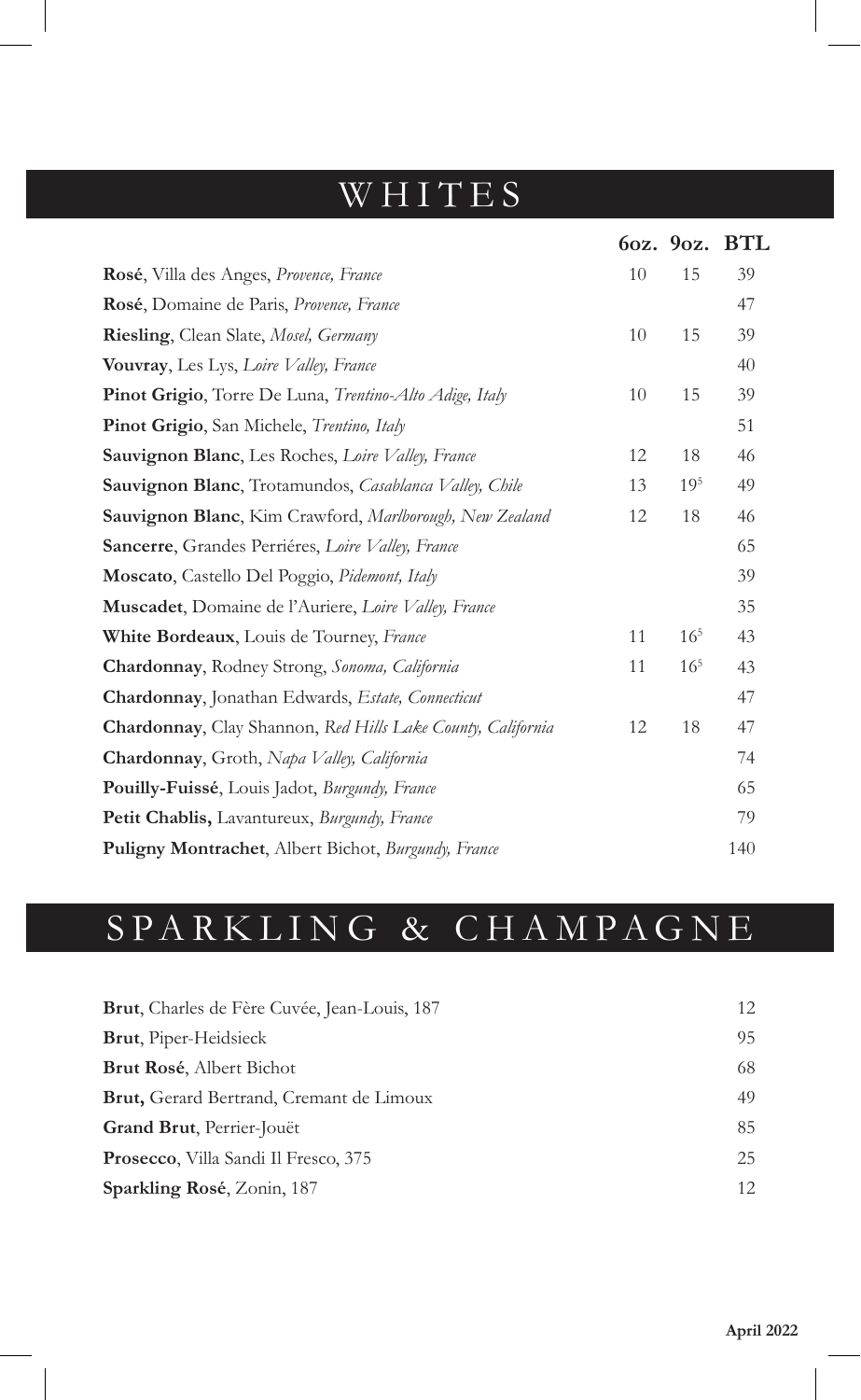## REDS

|                                                                           |    |    | 60z. 90z. BTL |
|---------------------------------------------------------------------------|----|----|---------------|
| Pinot Noir, Trotamundos, Leyda Valley, Chile                              | 12 | 18 | 47            |
| Pinot Noir, Whole Cluster, Willamette Valley, Oregon                      | 15 | 22 | 59            |
| <b>Pinot Noir, Ken Wright Cellars, Willamette Valley, Oregon</b>          |    |    | 95            |
| Red Bordeaux, Chateau du Pin, France                                      | 10 | 15 | 39            |
| Côtes du Rhône, E. Guigal, Rhône, France                                  |    |    | 39            |
| Châteauneuf-du Pape, Domaine Paul Autard, Rhône, France                   |    |    | 85            |
| Chianti Classico, Vicchiomaggio San Jacopo, Tuscany, Italy                |    |    | 42            |
| Chianti Classico Riserva, Castello Monsanto, Tuscany, Italy               |    |    | 69            |
| Super Tuscan, Monte Antico, Tuscany, Italy                                |    |    | 65            |
| <b>Superiore</b> , Sor Ugo, <i>Tuscany</i> , Italy                        |    |    | 75            |
| Rioja, Cranza, Siglo, Spain                                               | 12 | 18 | 47            |
| Merlot, Milbrandt, Columbia Valley, Washington                            | 10 | 15 | 39            |
| Zinfandel, Jonathan Edwards, Lodi, California (fresh from the barrel)     | 15 | 22 | 59            |
| Zinfandel, Ridge Valley, Sonoma County, California                        |    |    | 72            |
| Malbec, Septima, Mendoza, Argentina                                       | 10 | 15 | 39            |
| Malbec, Don Genero Riserva, Mendoza, Argentina                            |    |    | 49            |
| Red Meritage, Girard Artistry, Napa Valley, California                    |    |    | 90            |
| <b>Cabernet Sauvignon</b> , Stags' Leap Oakville, Napa Valley, California |    |    | 85            |
| Cabernet Sauvignon, Robert Mondavi Oakville, Napa Valley, California      |    |    | 95            |
| Cabernet Sauvignon, Drumheller, Columbia Valley, Washington               | 10 | 15 | 39            |
| Cabernet Sauvignon, Oberon, Napa Valley, California                       | 15 | 22 | 59            |
| Cabernet Sauvignon, Kunde Estate, Sonoma County, California               |    |    | 67            |
| Cabernet Sauvignon, Fidel Amador, Cachapoal Valley, Chile                 |    |    | 89            |
| Cabernet Sauvignon, Justin Isosceles, Paso Robles, California             |    |    | 135           |
| Cabernet Sauvignon, Whitehall Lane, Napa Valley, California               |    |    | 105           |
| Red Blend, Opus Overture, Napa Valley, California                         |    |    | 250           |
| Red Blend, Opus One, Napa Valley, California                              |    |    | 425           |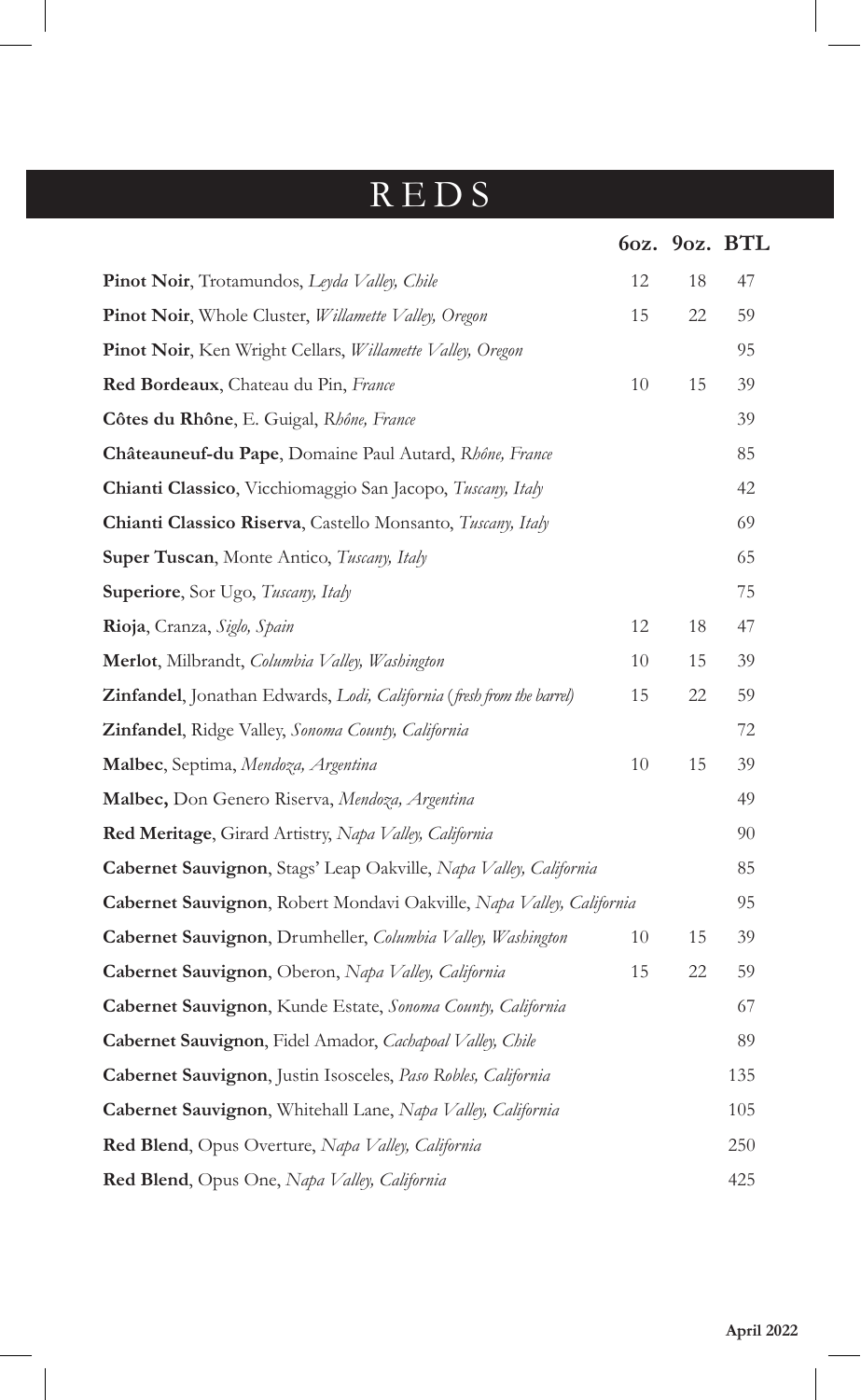# MARTINIS

| <b>Brandy Alexander</b><br>Rémy Martin, dark crème de cocoa, cream, nutmeg         |  |
|------------------------------------------------------------------------------------|--|
| Chocolate Raspberry Martini<br>chocolate liqueur, rasperi vodka, Frangelico, cream |  |
| Pistachio Martini<br>Baileys, Blue Curacao, Disaronno                              |  |

## HOT DRINKS

| $B-52$                            | 11 |
|-----------------------------------|----|
| Baileys, Grand Marnier, Tia Maria |    |
| <b>Fragile Baby</b>               | 10 |
| Frangelico, Baileys               |    |
| <b>Jamaican Coffee</b>            | 10 |
| Meyers, Tia Maria                 |    |
| <b>Kentucky Coffee</b>            | 11 |
| Bulleit Bourbon, coffee liqueur   |    |
| Nutty Irishman                    | 10 |
| Frangelico, Jameson               |    |
| <b>Hot Toddy</b>                  | 12 |
| Jameson, Stonewall Apiary Honey   |    |
| <b>Fire Pit Hot Chocolate</b>     | 12 |
| $RunChata \n\phi$ hot chocolate   |    |

# SHERRYS & PORTS

| <b>Harveys Bristol Cream</b>     |    |
|----------------------------------|----|
| Dry Sack Medium Dry Sherry       | 8  |
| Fonesca Late Bottle Vintage Port | Q  |
| Graham's Ruby Port               |    |
| Graham's Six Grape               |    |
| Graham's 20 yr. Tawny Port       | 14 |
| Jonathan Edwards Zinfandel Port  | 14 |

## COGNAC

| Pierre Ferrand 1 er Cru Selection des Agnes | 32 |
|---------------------------------------------|----|
| Hardys Noces d'Argent                       | 29 |
| Hennessy XO                                 | 29 |
| Hennessy V.S.                               | 15 |
| Remy Martin V.S.O.P                         | 19 |
| Courvoisier V.S.                            | 15 |
| <b>Grand Marnier</b>                        | 16 |